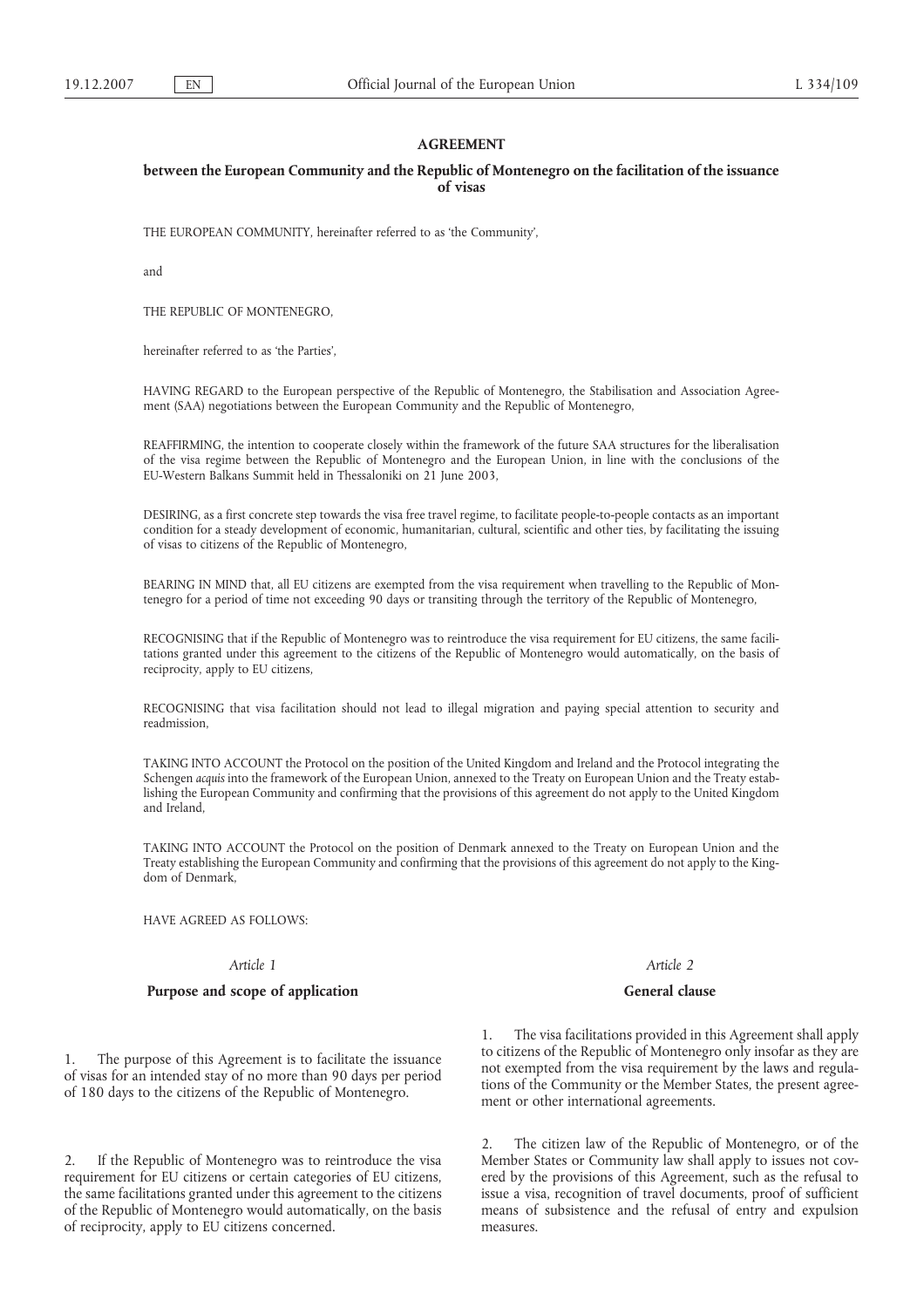#### *Article 3*

#### **Definitions**

For the purpose of this Agreement:

- (a) 'Member State' shall mean any Member State of the European Union, with the exception of the Kingdom of Denmark, the Republic of Ireland and the United Kingdom;
- (b) 'Citizen of the European Union' shall mean a citizen of a Member State as defined in point (a);
- (c) 'Citizen of the Republic of Montenegro': shall mean a person who holds the citizenship of the Republic of Montenegro;
- (d) 'Visa' shall mean an authorisation issued by a Member State or a decision taken by such State which is required with a view to:
	- entry for an intended stay in that Member State or in several Member States of no more than 90 days in total,
	- entry for transit through the territory of that Member State or several Member States.
- (e) 'legally residing person' shall mean a citizen of the Republic of Montenegro authorised or entitled to stay for more than 90 days in the territory of a Member State, on the basis of Community or national legislation.

### *Article 4*

## **Documentary evidence regarding the purpose of the journey**

1. For the following categories of citizens of the Republic of Montenegro the following documents are sufficient for justifying the purpose of the journey to the other Party:

- (a) members of official delegations who, following an official invitation addressed to the Republic of Montenegro, shall participate in meetings, consultations, negotiations or exchange programmes, as well as in events held in the territory of the Member States by intergovernmental organisations:
	- a letter issued by an authority from the Republic of Montenegro confirming that the applicant is a member of the its delegation travelling to the territory of the Member States to participate in the aforementioned events, accompanied by a copy of the official invitation;
- (b) business people and representatives of business organisations:
	- a written request from a host legal person or company, or an office or branch of such legal person or company,

state or local authorities of the Member States or organising committees of trade and industrial exhibitions, conferences and symposia held in the territories of the Member States, endorsed by a Chamber of Commerce, the Union of Employers of the Republic of Montenegro or the Montenegro Business Alliance;

- (c) drivers conducting international cargo and passenger transportation services to the territories of the Member States in vehicles registered in the Republic of Montenegro:
	- a written request from the national association of carriers of the Republic of Montenegro providing for international road transportation, stating the purpose, duration and frequency of the trips;
- (d) for members of train, refrigerator and locomotive crews travelling to the territories of the Member States:
	- a written request from the competent railway company of the Republic of Montenegro, stating the purpose, duration and frequency of the trips;
- (e) journalists:
	- a certificate or other document issued by a professional organisation proving that the person concerned is a qualified journalist and a document issued by his/her employer stating that the purpose of the journey is to carry out journalistic work;
- persons participating in scientific, cultural and artistic activities, including university and other exchange programmes:
	- a written request from the host organisation to participate in those activities;
- (g) pupils, students, post-graduate students and accompanying teachers who undertake trips for the purposes of study or educational training, including in the framework of exchange programmes as well as other school-related activities:
	- a written request or a certificate of enrolment from the host university, academy, college or school or student cards or certificates of the courses to be attended;
- (h) participants in international sports events and persons accompanying them in a professional capacity:
	- a written request from the host organisation: competent authorities, National Sports Federations or National Olympic Committees of the Member States;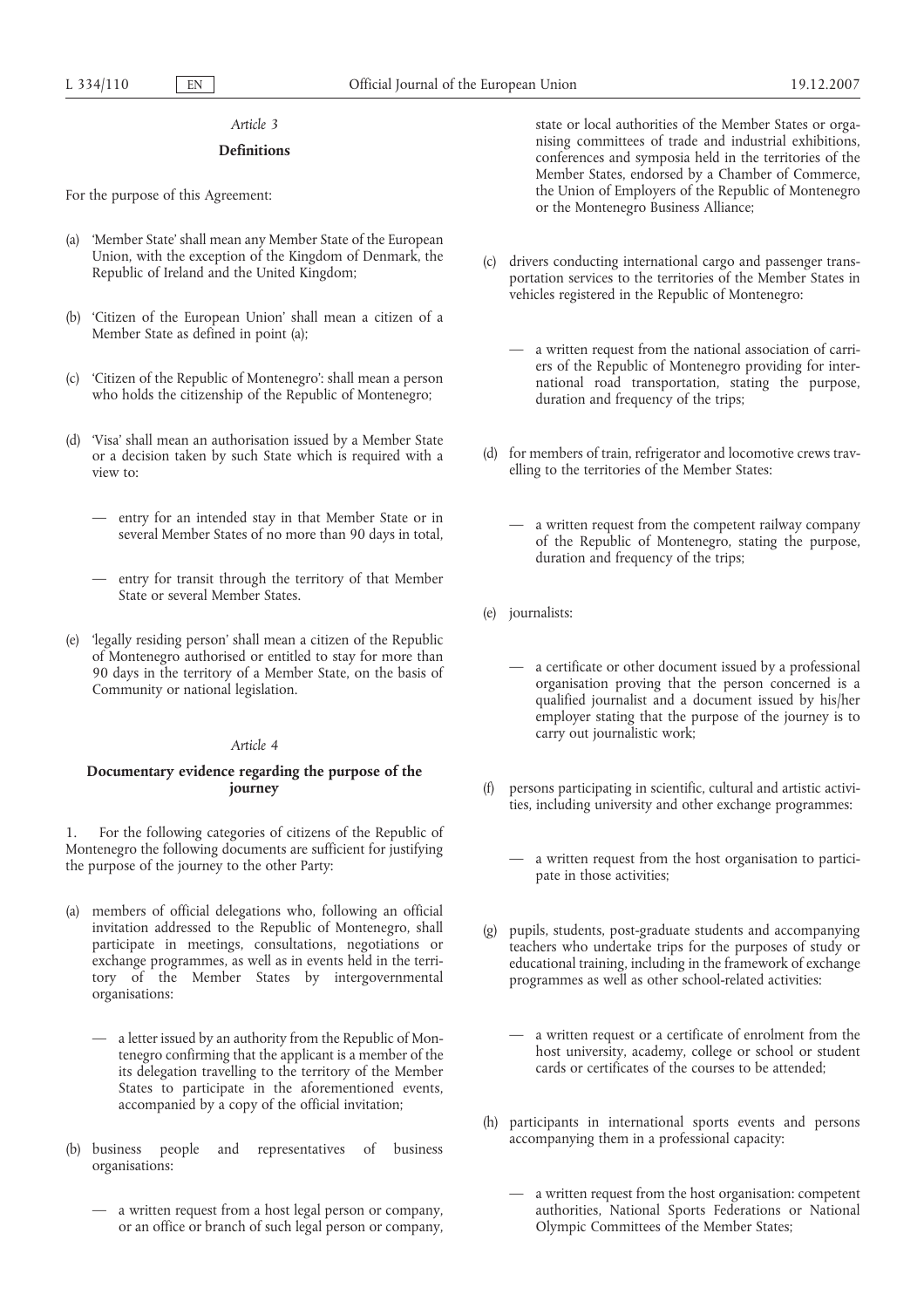- (i) participants in official exchange programmes organised by twin cities:
	- a written request of the head of administration/mayor of these cities;
- (j) close relatives spouse, children (including adopted), parents (including custodians), grandparents and grandchildren visiting citizens of the Republic of Montenegro legally residing in the territory of the Member States:

— a written request from the host person;

- (k) for visiting military and civil burial grounds:
	- an official document confirming the existence and preservation of the grave as well as family or other relationship between the applicant and the buried;
- (l) persons visiting for medical reasons and necessary accompanying persons:
	- an official document of the medical institution confirming necessity of medical care in this institution and the necessity of being accompanied, and proof of sufficient financial means to pay for the medical treatment;
- (m) persons visiting for burial ceremonies:
	- an official document confirming the fact of death, as well as confirmation of the family or other relationship between the applicant and the buried;
- (n) for representatives of civil society organisations when undertaking trips for the purposes of educational training, seminars, conferences, including in the framework of exchange programmes:
	- a written request issued by the host organisation, a confirmation that the person is representing the civil society organisation and the certificate on establishment of such organisation from the relevant Register issued by a state authority in accordance with the national legislation;
- (o) members of the professions participating in international exhibitions, conferences, symposia, seminars or other similar events held in the territory of the Member States:
	- a written request from the host organisation confirming that the person concerned is participating in the event;
- (p) judges participating in international exchange programmes, symposia, seminars or similar training events held in the territory of the Member States:
	- a written request from the host organisation to participate in those activities;
- (q) representatives of the religious communities in the Republic of Montenegro:
	- a written request from a religious community registered in the Republic of Montenegro, stating the purpose, duration and frequency of trips;
- (r) persons travelling for tourism:
	- a certificate or voucher from a travel agency or a tour operator accredited by Member States in the framework of the local consular cooperation confirming the booking of an organised trip;

2. The written request mentioned in paragraph 1 of this Article shall contain the following items:

- (a) for the invited person name and surname, date of birth, sex, citizenship, number of the identity document, time and purpose of the journey, number of entries and where relevant the name of the spouse and children accompanying the invited person;
- (b) for the inviting person name, surname and address; or
- (c) for the inviting legal person, company or organisation full name and address and:
	- if the invitation is issued by an organisation, the name and position of the person who signs the invitation,
	- if the inviting person is a legal person or company or an office or a branch of such legal person or company established in the territory of a Member State, the registration number as required by the national law of the Member State concerned.

3. For the categories of persons mentioned in paragraph 1 of this article, all categories of visa are issued according to the simplified procedure without requiring any other justification, invitation or validation concerning the purpose of the journey, provided for by the legislation of the Member States.

### *Article 5*

### **Issuance of multiple-entry visas**

1. Diplomatic missions and consular posts of the Member States shall issue multiple-entry visas with a term of validity of up to five years to the following categories of persons:

(a) members of the National Government, Parliament, Constitutional Court and Supreme Court, President of the Court of Appeals, President of the Administrative Court in case they are not exempted from the visa requirement by the present Agreement, in the exercise of their duties, with the term of validity limited to their term of office if this is less than five years;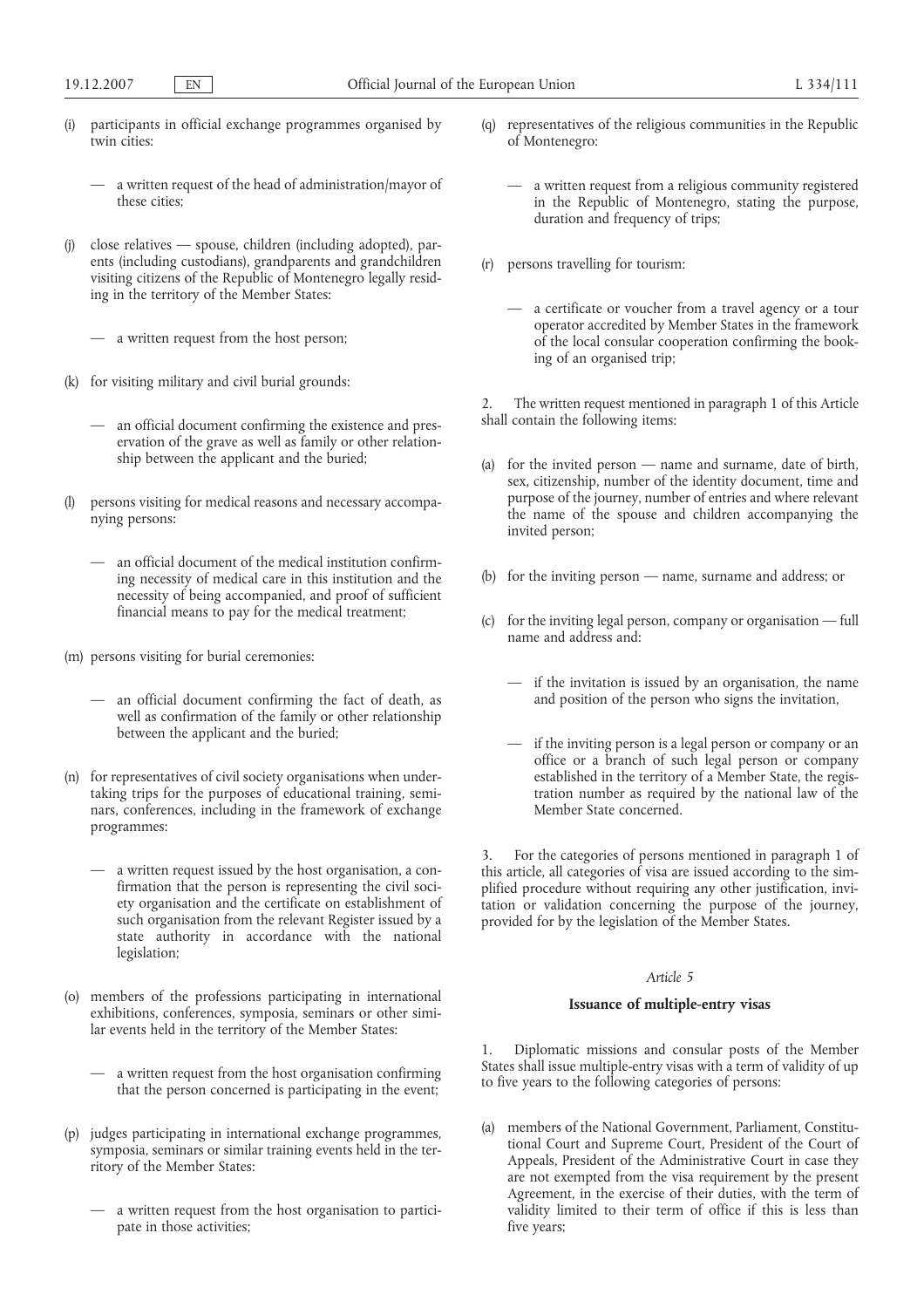- (b) permanent members of official delegations who, following an official invitation addressed to the Republic of Montenegro, shall regularly participate in meetings, consultations, negotiations or exchange programmes, as well as in events held in the territory of the Member States by intergovernmental organisations;
- (c) spouse and children (including adopted), who are under the age of 21 or are dependant, visiting citizens of the Republic of Montenegro legally residing in the territory of the Member States with the term of validity limited to the duration of the validity of their authorisation for legal residence.

2. Diplomatic missions and consular posts of the Member States shall issue multiple-entry visas with a term of validity of up to one year to the following categories of persons, provided that during the previous year they have obtained at least one visa, have made use of it in accordance with the laws on entry and stay of the visited State and that there are reasons for requesting a multiple-entry visa:

- (a) members of official delegations who, following an official invitation addressed to the Republic of Montenegro, shall regularly participate in meetings, consultations, negotiations or exchange programmes, as well as in events held in the territory of the Member States by intergovernmental organisations;
- (b) business people and representatives of business organisations who regularly travel to the Member States;
- (c) drivers conducting international cargo and passenger transportation services to the territories of the Member States in vehicles registered in the Republic of Montenegro;
- (d) members of train, refrigerator and locomotive crews in international trains, travelling to the territories of the Member States;
- (e) members of the professions participating in international exhibitions, conferences, symposia, seminars or other similar events who regularly travel to the Member States;
- (f) persons participating in scientific, cultural and artistic activities, including university and other exchange programmes, who regularly travel to the Member States;
- participants in international sports events and persons accompanying them in a professional capacity;
- (h) journalists;
- (i) participants in official exchange programmes organised by twin cities;
- students and post-graduate students who regularly travel for the purposes of study or educational training, including in the framework of exchange programmes;
- (k) persons needing to visit regularly for medical reasons and necessary accompanying persons;
- representatives of religious communities registered in the Republic of Montenegro, who regularly travel to the Member States.
- (m) representatives of civil society organisations travelling regularly to Member States for the purposes of educational training, seminars, conferences, including in the framework of exchange programmes;
- (n) judges participating in international exchange programmes, symposia, seminars or similar training events, who regularly travel to the Member States.

3. Diplomatic missions and consular posts of the Member States shall issue multiple-entry visas with a term of validity of a minimum of two years and a maximum of five years to the categories of persons referred to in paragraph 2 of this Article, provided that during the previous two years they have made use of the one year multiple-entry visas in accordance with the laws on entry and stay of the visited State and that the reasons for requesting a multiple-entry visa are still valid.

4. The total period of stay of persons referred to in paragraphs 1 to 3 of this Article shall not exceed 90 days per period of 180 days in the territory of the Member States.

### *Article 6*

## **Fees for processing visa applications**

1. The fee for processing visa applications of citizens of the Republic of Montenegro shall amount to EUR 35.

The aforementioned amount may be reviewed in accordance with the procedure provided for in Article 14(4).

If the Republic of Montenegro was to reintroduce the visa requirement for EU citizens, the visa fee to be charged by the Republic of Montenegro shall not be higher than EUR 35 or the amount agreed if the fee is reviewed in accordance with the procedure provided for in Article 14(4).

2. Fees for processing the visa application are waived for the following categories of persons:

- (a) members of the National Government, Parliament, Constitutional Court and Supreme Court, president of the Court of Appeals, president of the Administrative Court, persons mentioned in the Article 5(1), point (a) if they are not exempted from the visa requirement by the present Agreement;
- (b) close relatives spouse, children (including adopted) parents (including custodians), grandparents and grandchildren visiting citizens of the Republic of Montenegro, legally residing in the territory of the Member States;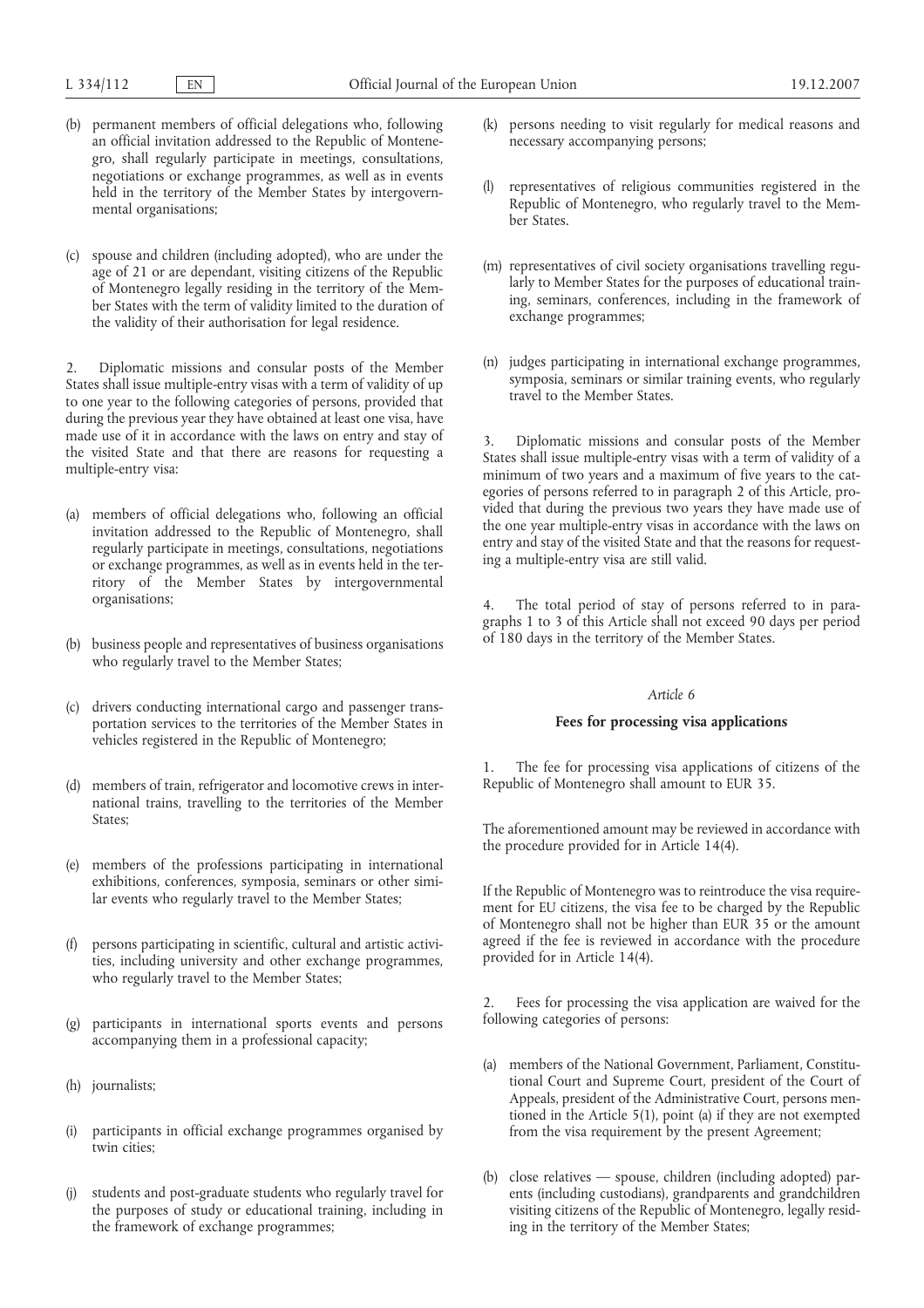- (c) members of officials delegations who, following an official invitation addressed to the Republic of Montenegro shall participate in meetings, consultations, negotiations or exchange programmes, as well as in events held in the territory of the Member States by intergovernmental organisations;
- (d) pupils, students, post-graduate students and accompanying teachers who undertake trips for the purpose of study or educational training;
- (e) disabled persons and the person accompanying them, if necessary;
- (f) persons who have presented documents proving the necessity of their travel on humanitarian grounds, including to receive urgent medical treatment and the person accompanying such person, or to attend a funeral of a close relative or to visit a seriously ill close relative;
- (g) participants in international sports events and persons accompanying them in a professional capacity;
- (h) persons participating in scientific, cultural and artistic activities including university and other exchange programmes;
- (i) participants in official exchange programmes organised by twin cities;
- (j) journalists;
- (k) pensioners;
- (l) judges participating in international exchange programmes, symposia, seminars or similar training events;
- (m) representatives of religious communities registered in the Republic of Montenegro;
- (n) representatives of civil society organisations travelling to attend meetings, seminars, exchange programmes or training courses;
- (o) Members of the professions participating in international exhibitions, conferences, symposia, seminars or other similar events held in the territory of the Member States;
- (p) Drivers conducting international cargo and passenger transportation services to the territories of the Member States in vehicles registered in the Republic of Montenegro;
- (q) Members of train, refrigerator and locomotive crews in international trains, travelling to the territories of the Member States;
- (r) Children under six years of age.

#### *Article 7*

## **Length of procedures for processing visa applications**

1. Diplomatic missions and consular posts of the Member States shall take a decision on the request to issue a visa within 10 calendar days of the date of the receipt of the application and documents required for issuing the visa.

2. The period of time for taking a decision on a visa application may be extended to up to 30 calendar days in individual cases, notably when further scrutiny of the application is needed.

3. The period of time for taking a decision on a visa application may be reduced to three working days or less in urgent cases.

#### *Article 8*

### **Departure in case of lost or stolen documents**

Citizens of the European Union and of the Republic of Montenegro who have lost their identity documents, or from whom these documents have been stolen while staying in the territory of the Republic of Montenegro or the Member States, may leave that territory on the basis of valid identity documents entitling them to cross the border issued by diplomatic missions or consular posts of the Member States or of the Republic of Montenegro without any visa or other authorisation.

### *Article 9*

### **Extension of visa in exceptional circumstances**

Citizens of the Republic of Montenegro who do not have the possibility to leave the territory of the Member States by the time stated in their visas for reasons of *force majeure* shall have the term of their visas extended free of charge in accordance with the legislation applied by the receiving State for the period required for their return to the State of their residence.

### *Article 10*

### **Diplomatic passports**

1. Citizens of the Republic of Montenegro, holders of valid diplomatic passports can enter, leave and transit through the territories of the Member States without visas.

2. Persons mentioned in paragraph 1 of this Article may stay in the territories of the Member States for a period not exceeding 90 days per period of 180 days.

#### *Article 11*

### **Territorial validity of visas**

Subject to the citizen rules and regulations concerning citizen security of the Member States and subject to EU rules on visas with limited territorial validity, citizens of the Republic of Montenegro shall be entitled to travel within the territory of the Member States on an equal basis with European Union citizens.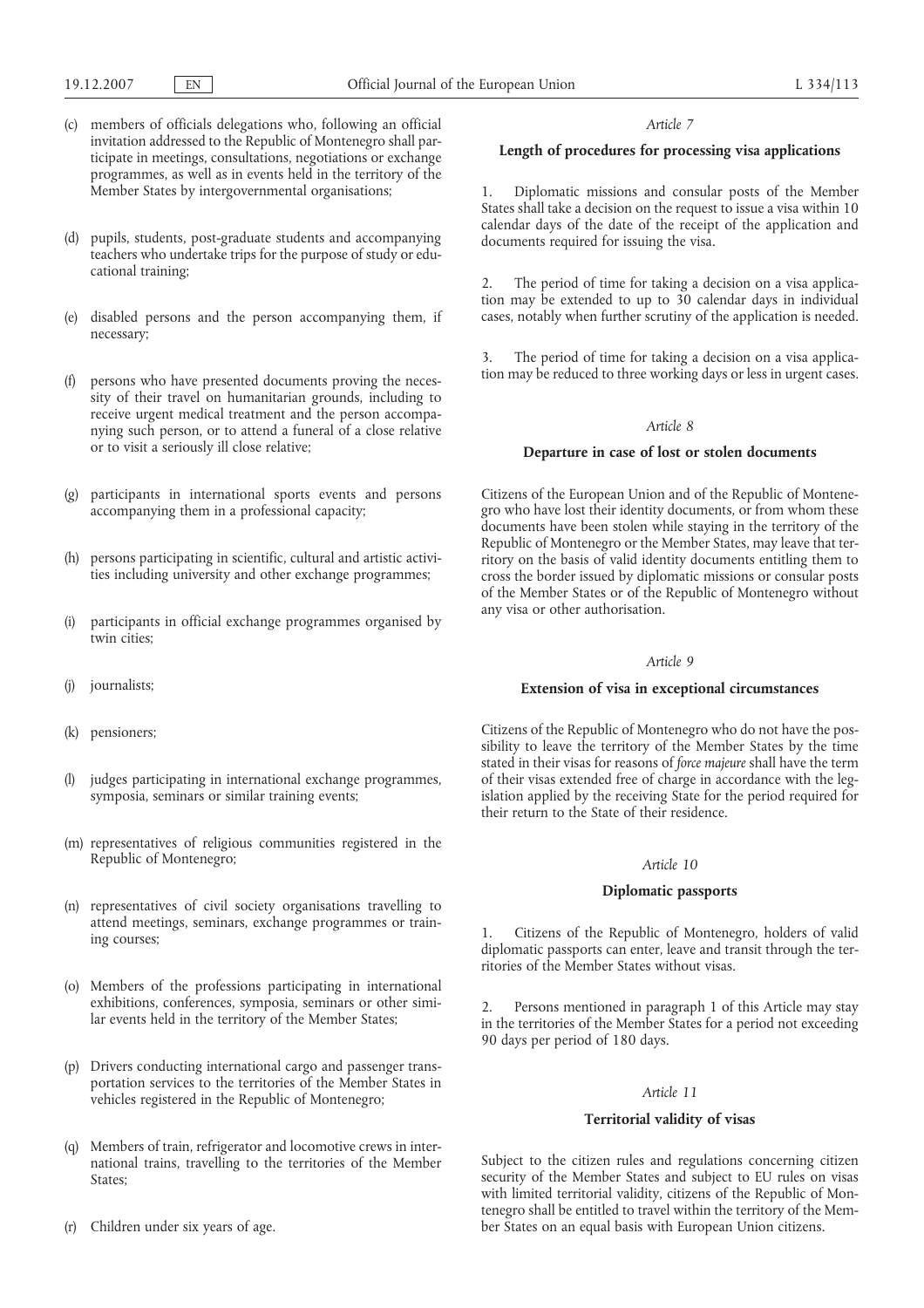### *Article 12*

## **Joint Committee for management of the Agreement**

1. The Parties shall set up a Joint Committee of experts (hereinafter referred to as 'the Committee'), composed by representatives of the European Community and of the Republic of Montenegro. The Community shall be represented by the Commission of the European Communities, assisted by experts from the Member States.

- 2. The Committee shall, in particular, have the following tasks:
- (a) monitoring the implementation of the present Agreement;
- (b) suggesting amendments or additions to the present Agreement;
- (c) settling disputes arising out of the interpretation or application of the provisions in this Agreement.

3. The Committee shall meet whenever necessary at the request of one of the Parties and at least once a year.

4. The Committee shall establish its rules of procedure.

## *Article 13*

## **Relation of this Agreement with bilateral Agreements between Member States and the Republic of Montenegro**

1. As from its entry into force, this Agreement shall take precedence over provisions of any bilateral or multilateral agreements or arrangements concluded between individual Member States and the Republic of Montenegro, insofar as the provisions of the latter agreements or arrangements cover issues dealt with by the present Agreement.

2. The provisions of bilateral Agreements or arrangements between individual Member States and the Republic of Montenegro signed before 1 January 2007 providing for the exemption of the holders of service passports from the visa requirement, shall continue to apply for a period of five years from the entry into force of this Agreement without prejudice to the right of the

Member States concerned or the Republic of Montenegro to denounce or suspend these bilateral agreements during this period of five years.

#### *Article 14*

### **Final clauses**

1. This Agreement shall be ratified or approved by the Parties in accordance with their respective procedures and shall enter into force on the first day of the second month following the date on which the Parties notify each other that the procedures referred to above have been completed.

2. By way of derogation to paragraph 1 of this Article, the present agreement shall only enter into force on the date of the entry into force of the Agreement between the European Community and the Republic of Montenegro on readmission of persons if this date is after the date provided for in paragraph  $\hat{1}$  of this Article.

3. This Agreement is concluded for an indefinite period of time, unless terminated in accordance with paragraph 6 of this Article.

4. This Agreement may be amended by written agreement of the Parties. Amendments shall enter into force after the Parties have notified each other of the completion of their internal procedures necessary for this purpose.

5. Each Party may suspend in whole or in part this Agreement for reasons of public order, protection of citizen security or protection of public health. The decision on suspension shall be notified to the other Party not later than 48 hours before its entry into force. The Party that has suspended the application of this Agreement shall immediately inform the other Party once the reasons for the suspension no longer apply.

6. Each Party may terminate this Agreement by giving written notice to the other Party. This Agreement shall cease to be in force 90 days after the date of such notification.

Done at Brussels on the eighteenth day of September in the year two thousand and seven in duplicate in each of the official languages of the Parties, each of these texts being equally authentic.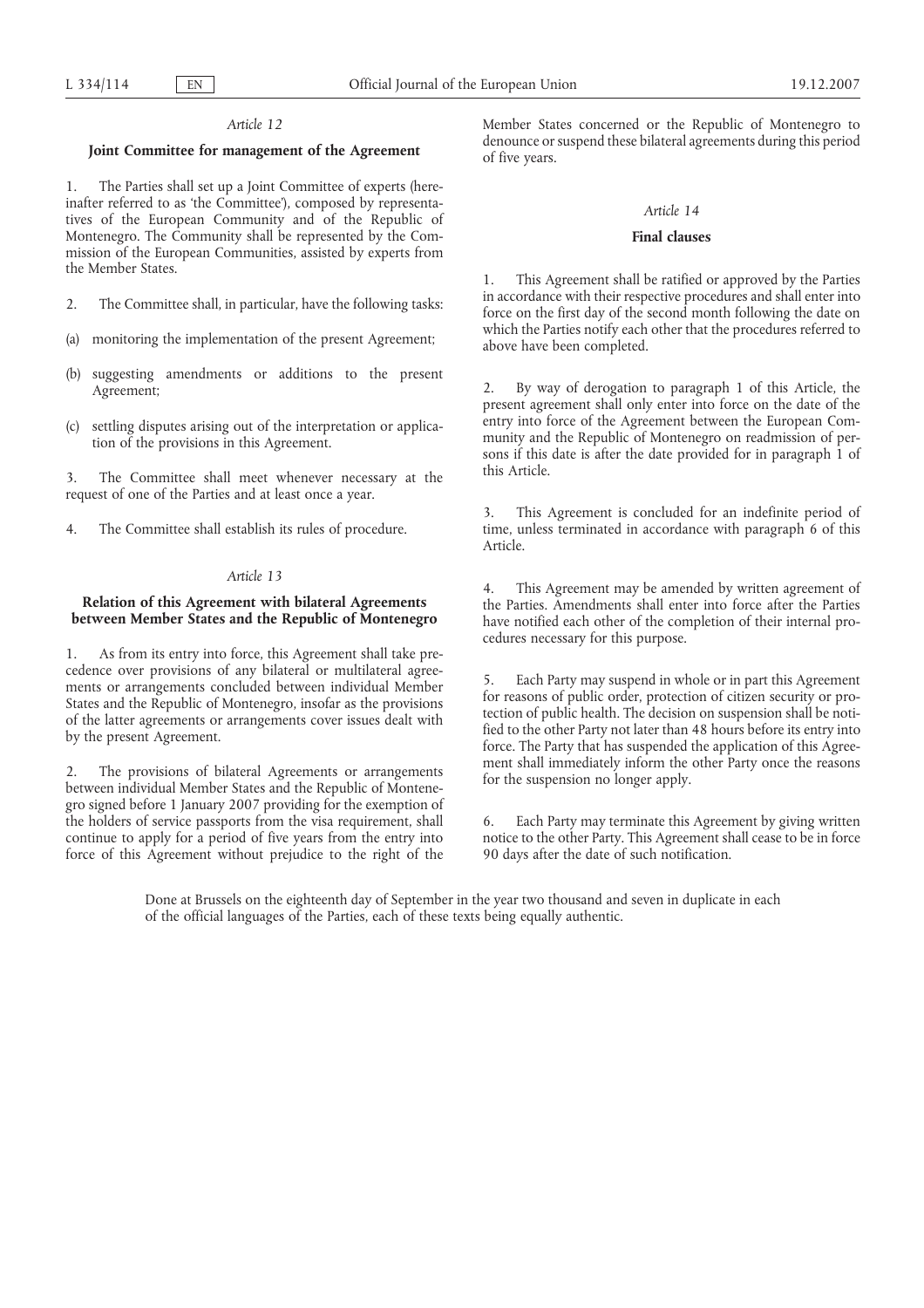За Европейската общност Por la Comunidad Europea Za Evropské společenství For Det Europæiske Fællesskab Für die Europäische Gemeinschaft Euroopa Ühenduse nimel Για την Ευρωπαϊκή Κοινότητα For the European Community Pour la Communauté européenne Per la Comunità europea Eiropas Kopienas vārdā Europos bendrijos vardu Az Európai Közösség részéről Għall-Komunitá Ewropea Voor de Europese Gemeenschap W imieniu Wspólnoty Europejskiej Pela Comunidade Europeia Pentru Comunitatea Europeană Za Európske spoločenstvo Za Evropsko skupnost Euroopan yhteisön puolesta För Europeiska gemenskapen Za Evropsku Zajednicu

За Република Черна гора Por la República de Montenegro Za Republiku Ċerná Hora For Republikken Montenegro Für die Republik Montenegro Montenegro Vabariigi nimel Για τη Δημοκρατία του Μαυροβουνίου For the Republic of Montenegro Pour la République du Monténégro Per la Repubblica del Montenegro Melnkalnes Republikas vārdā Juodkalnijos Respublikos vardu A Montenegrói Köztársaság részéről Għar-Repubblika ta' Montenegro Voor de Republiek Montenegro W imieniu Republiki Czarnogóry Pela República do Montenegro Pentru Republica Muntenegru Za Čiernohorskú republiku Za Republiko Črno goro Montenegron tasavallan puolesta För Republiken Montenegro Za Republiku Crnu Goru

seep

Raleny eurons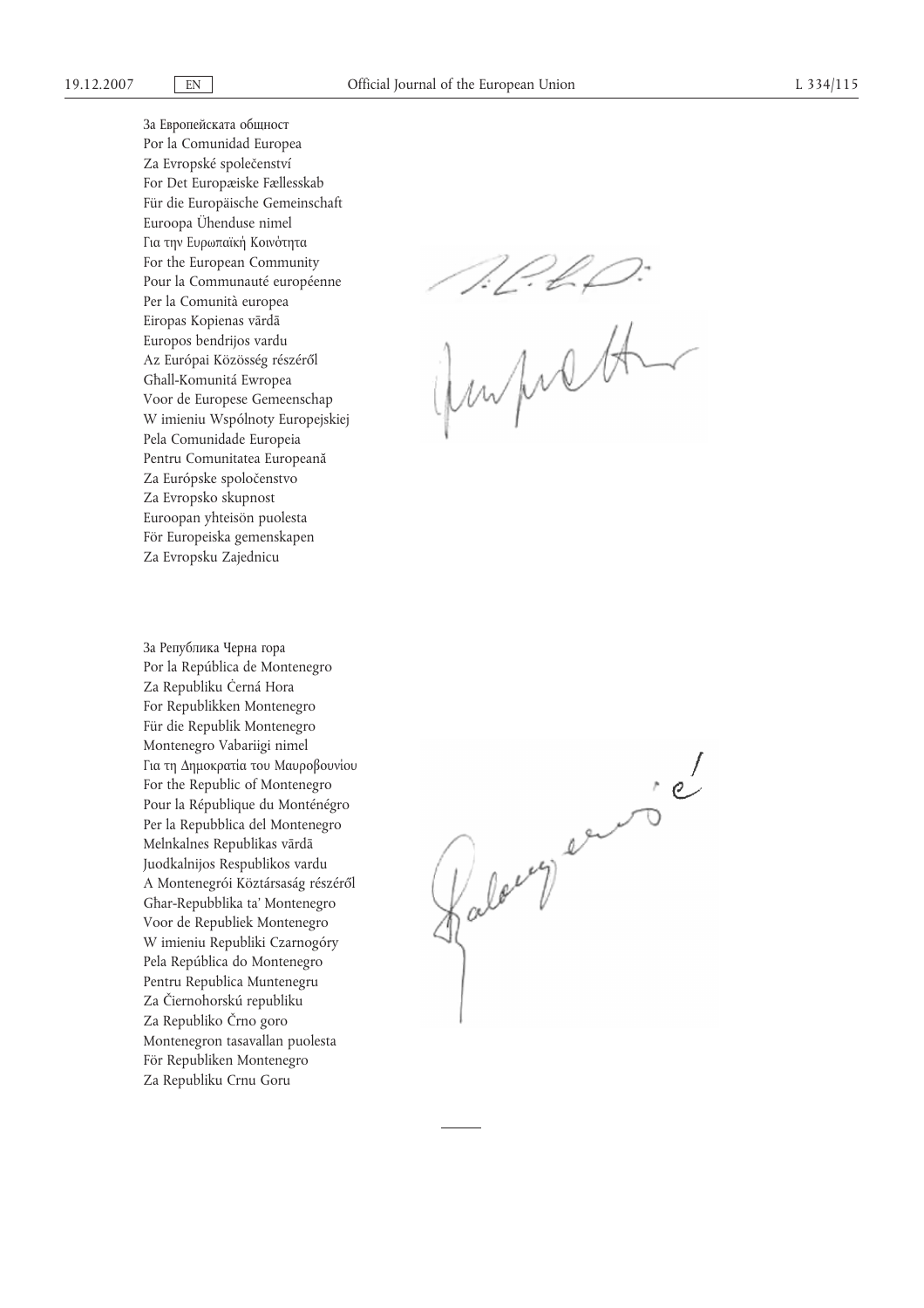### *ANNEX*

## **PROTOCOL TO THE AGREEMENT ON THE MEMBER STATES THAT DO NOT FULLY APPLY THE SCHENGEN ACQUIS**

Those Member States which are bound by the Schengen *acquis* but which do not issue yet Schengen visas, while awaiting the relevant decision of the Council to that end, shall issue citizen visas the validity of which is limited to their own territory.

These Member States may unilaterally recognise Schengen visas and residence permits for the transit through their territory, in accordance with European Parliament and Council Decision No 895/2006/EC of 14 June 2006.

As European Parliament and Council Decision No 895/2006/EC of 14 June 2006 does not apply to Romania and Bulgaria; similar provisions will be proposed by the European Commission in order to enable these countries to unilaterally recognise Schengen visas and residence permits and other similar documents issued by other Member States not yet fully integrated into the Schengen area for the purpose of transit through their territory.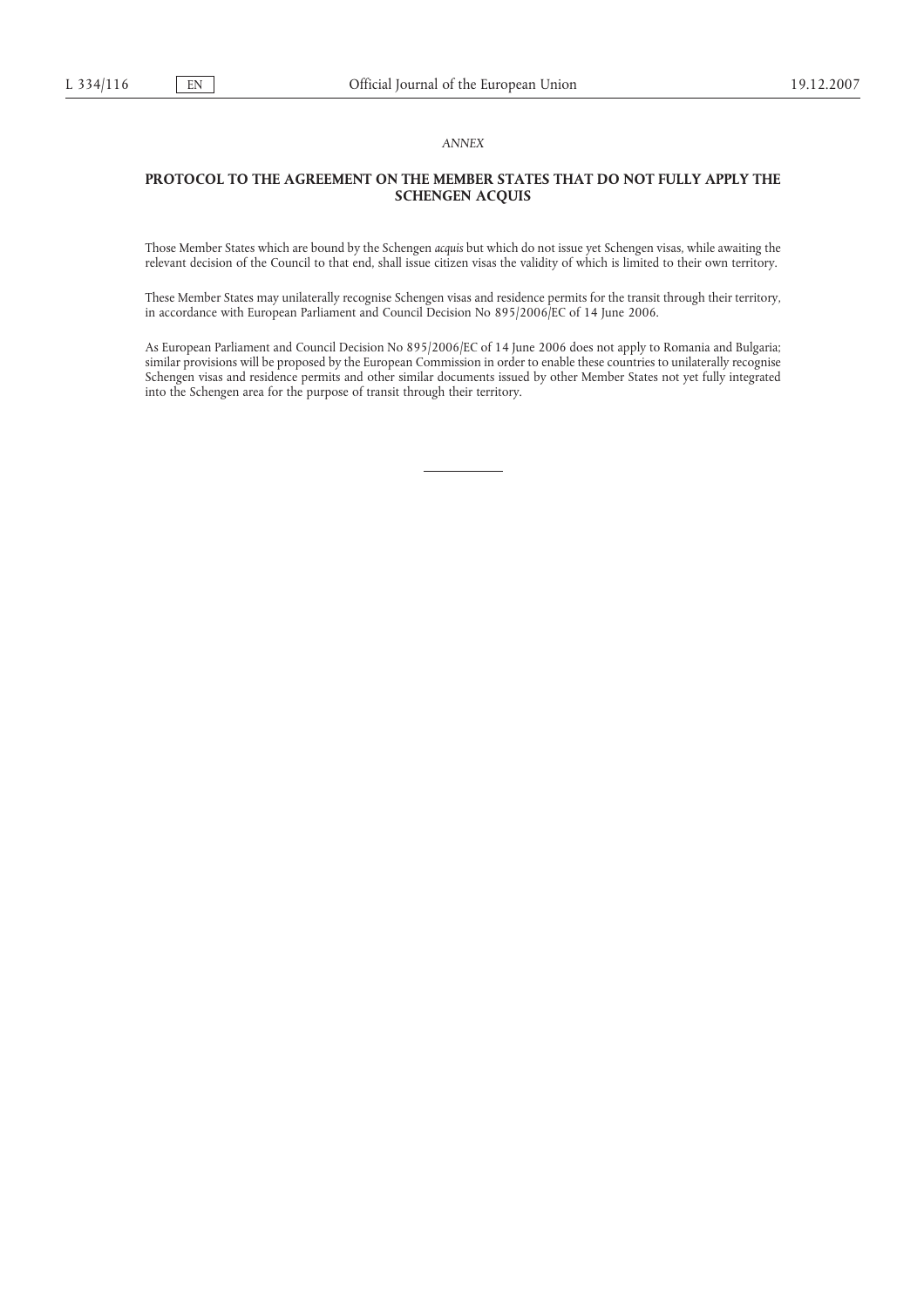### **JOINT DECLARATION CONCERNING DENMARK**

The Parties take note that the present Agreement does not apply to the procedures for issuing visas by the diplomatic missions and consular posts of the Kingdom of Denmark.

In such circumstances, it is desirable that the authorities of Denmark and of the Republic of Montenegro conclude, without delay, a bilateral agreement on the facilitation of the issuance of short-stay visas in similar terms as the Agreement between the European Community and the Republic of Montenegro.

## **JOINT DECLARATION CONCERNING THE UNITED KINGDOM AND IRELAND**

The Parties take note that the present Agreement does not apply to the territory of the United Kingdom and Ireland.

In such circumstances, it is desirable that the authorities of the United Kingdom, Ireland and the Republic of Montenegro, conclude bilateral agreements on the facilitation of the issuance of visas.

### **JOINT DECLARATION CONCERNING ICELAND AND NORWAY**

The Parties take note of the close relationship between the European Community and Norway and Iceland, particularly by virtue of the Agreement of 18 May 1999 concerning the association of these countries with the implementation, application and development of the Schengen *acquis*.

In such circumstances, it is desirable that the authorities of Norway, Iceland and the Republic of Montenegro conclude, without delay, bilateral agreements on the facilitation of the issuance of short-stay visas in similar terms as the Agreement between the European Community and the Republic of Montenegro.

## **JOINT DECLARATION CONCERNING SWISS CONFEDERATION AND LIECHTENSTEIN**

# **(if needed)**

If the Agreement between the EU, the EC and the Swiss Confederation concerning the Swiss Confederation's association with the implementation, application and development of the Schengen *acquis* and the Protocols to this Agreement concerning Liechtenstein has entered into force by the time negotiations with the Republic of Montenegro have concluded, a similar declaration will also be made in respect of Switzerland and Liechtenstein.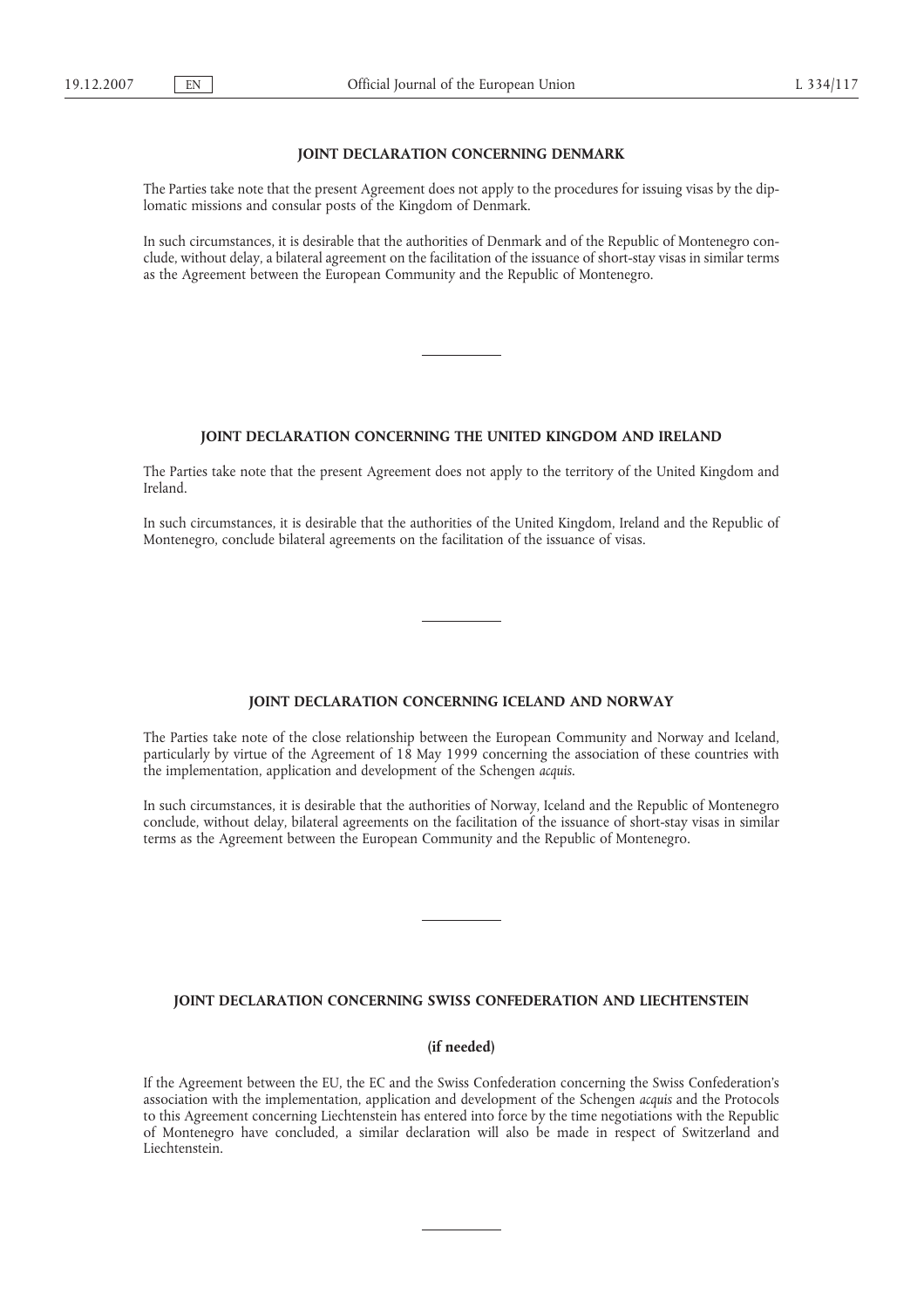## **EUROPEAN COMMUNITY DECLARATION ON REVIEWING THE VISA REQUIREMENT FOR HOLDERS OF SERVICE PASSPORTS**

As the exemption of the holders of service passports from the visa requirement provided in bilateral Agreements or arrangements between individual Member States and the Republic of Montenegro which have been signed before 1 January 2007 shall only continue to apply for a period of five years from the entry into force of this Agreement without prejudice to the right of the Member States concerned or the Republic of Montenegro to denounce or suspend these bilateral agreements during this period of five years, the European Community will reassess the situation of the holders of service passports at the latest four years after the entry into force of this Agreement, in view of a possible amendment of the Agreement to that end in accordance with the procedure provided in Article 14(4).

## **EUROPEAN COMMUNITY DECLARATION ON ACCESS OF VISA APPLICANTS AND HARMONISATION OF INFORMATION ON PROCEDURES FOR ISSUING SHORT-STAY VISAS AND DOCUMENTS TO BE SUBMITTED WHEN APPLYING FOR SHORT-STAY VISAS**

Recognising the importance of transparency for visa applicants, the European Community recalls that the legislative proposal on the recast of the Common Consular Instructions on visas for the diplomatic missions and consular posts has been adopted on 19 July 2006 by the European Commission and addresses the issue of conditions of access of visa applicants to diplomatic missions and consular posts of the Member States.

Regarding the information to be provided to visa applicants the European Community considers that appropriate measures should be taken:

- In general, to draw up basic information for applicants on the procedures and conditions for applying for visas and on their validity.,
- The European Community will draw up a list of minimum requirements in order to ensure that applicants from the Republic of Montenegro are given coherent and uniform basic information and are required to submit, in principle, the same supporting documents.

The information mentioned above including the list of accredited travel agencies and tour operators in the framework of local consular cooperation is to be disseminated widely (on the notice boards of consulates, in leaflets, on websites etc.).

The diplomatic missions and consular posts of the Member States shall provide information about existing possibilities under the Schengen *acquis* for facilitation of the issuing of short-stay visas on a case-by-case basis.